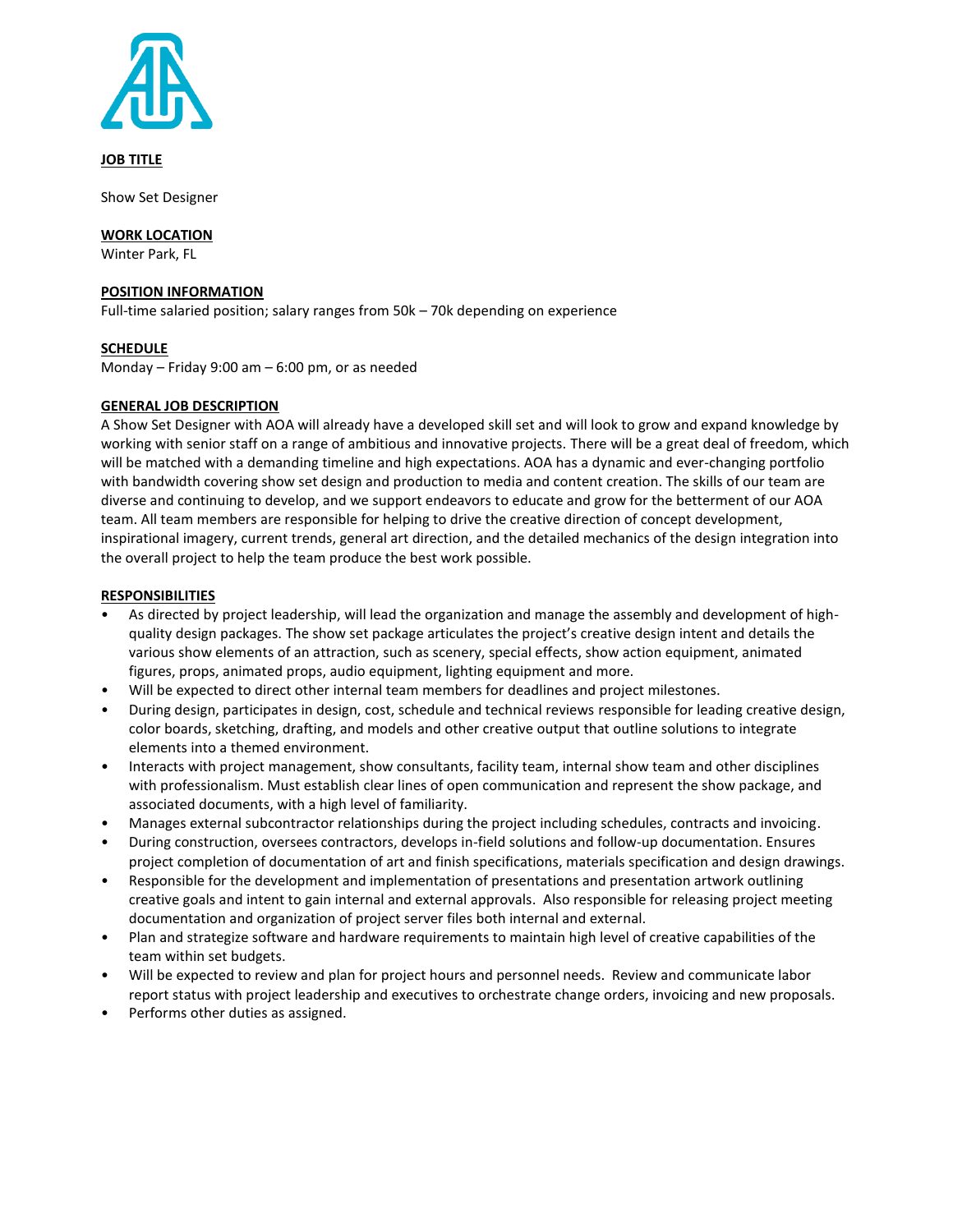

## **EDUCATION & EXPERIENCE**

- Bachelor's degree in Architecture or related field
- 3-5 years prior experience in the theme park and/or hospitality sectors.

In addition to the ability to hand-draw ideas and thoughts, a working knowledge of all listed software is paramount, with proficient knowledge in several programs:

- Revit required
- Rhino required
- **Enscape**
- InDesign / Photoshop / Illustrator required
- AutoCAD
- SketchUp
- Bluebeam
- Microsoft Office

## **PORTFOLIO REQUIREMENTS**

- 1. Must show samples of design drawings sets (Concept, SD, DD, CDs are all acceptable)
- 2. Must show samples of 3d Modeling in Rhino or Revit

### **QUALIFICATIONS**

- Strong hand drawing skills
- Ability to create professional level concept art using a mixture of 3D rendering and 2D digital painting techniques
- Ability to create photoreal 3D renders for key art
- Ability to create concept plans, layouts, and elevations with consideration for guest experience and real-world scales
- Ability to drive, motivation and an ability to keep a finger on the pulse of current trends is key when working to achieve the goals of the team and the project
- Ability to establish, build, and maintain positive and productive team relationships based on open communication, trust and teamwork with project partners, departments, disciplines, and personnel
- Communicates, inspires, and maintains project intent among all team-members

# **PHYSICAL REQUIRMENTS**

- Prolonged periods of sitting at a desk and working on a computer.
- Must be able to access and navigate each department at the organization's facilities and job sites.
- While performing the duties of this job, the employee is regularly required to stand; walk; use hands to handle, or hold objects, reach with hands and arms
- Must be able to speak
- Specific vision abilities required by this job include close vision, distance vision, color vision, peripheral vision, depth perception, and the ability to adjust focus

### **PROVIDED TOOLS**

Provided a computer, software and cell phone reimbursement. Any driving done for business purposes will be reimbursed at the current IRS rate.

### **APPLICATION INSTRUCTIONS**

Submit a copy of current resume and portfolio: [careers@insideAOA.com](mailto:careers@insideAOA.com) with the name of the position you're applying for in the subject line. Provide a minimum of (2) work references in any field and list of relevant project